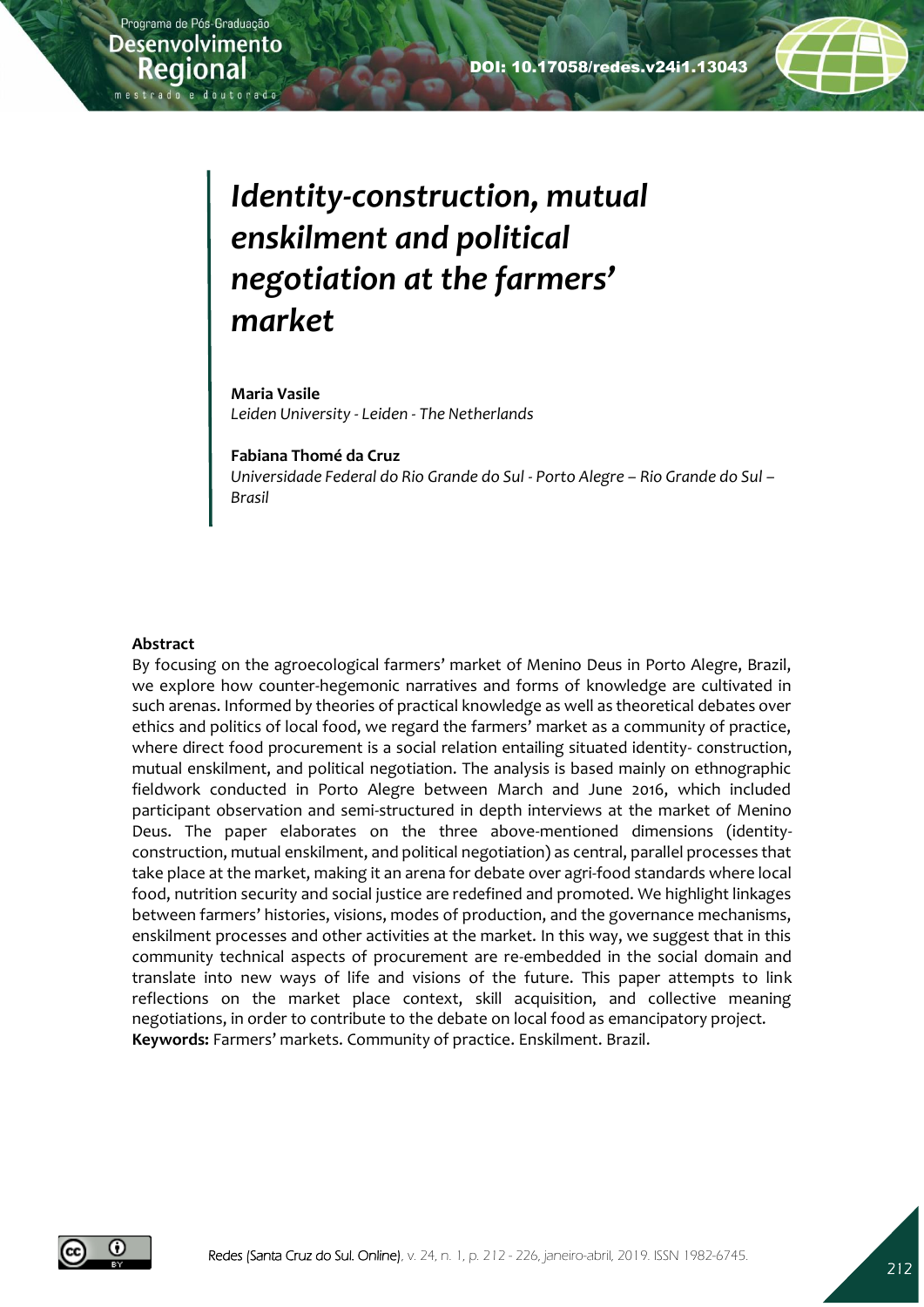# **Construção de identidade, capacitação mútua e negociação política em uma feira de agricultores**

#### **Resumo**

Neste artigo, ao analizar a Feira Ecológica do Menino Deus, em Porto Alegre, Brasil, exploramos como são construídas narrativas contra-hegemônicas e formas de conhecimento em espaços como o estudado. Partindo de teorias sobre conhecimento prático e de debates teóricos relacionados à ética e política da alimentação, consideramos a feira como uma comunidade de prática, em que a aquisição de alimentos diretamente de agricultores diz respeito a uma relação social que implica construção de identidades, capacitação mútua e negociação política. A análise está fundamentada principalmente no trabalho de campo etnográfico realizado em Porto Alegre entre março e junho de 2016, incluindo observação participante e entrevistas semiestruturadas em profundidada realizadas na Feira do Menino Deus. O artigo explora as três dimensões acima mencionadas (construção de identidade, capacitação mútua e negociação política) como processos centrais e paralelos que ocorrem na feira, proporcionando arena frutífera para debates sobre padrões agroalimentares e sobre (re)defefinição e promoção da segurança alimentar e nutricional e justiça social. Destacamos vínculos entre experiências, visões e modos de produção dos agricultores e mecanismos de governança, processos de aprendizagem e outras atividades relacionadas a Feira. Nesse contexto, sugerimos que, na comunidade de prática estudada, aspectos técnicos dos processos de aquisição dos productos estão imersos no domínio social e se traduzem em novos estilos de vida e visões do futuro. Por fim, vale destacar que este artigo busca vincular reflexões sobre a feira, capacitação mútua e negociações coletivas a fim de contribuir para o debate sobre alimentos locais como um projeto emancipatório.

**Palavras-Chave**: Feiras de agricultores. Comunidade de prática. Capacitação. Brasil.

### **Construcción de identidades, capacitación mutua y negociación política en una feria de agricultores**

#### **Resumen**

Al centrar el estudio en el mercado de agricultores agroecológicos de Menino Deus en Porto Alegre, Brasil, exploramos cómo se construyen las narrativas contra-hegemónicas y las formas de conocimiento en estos ámbitos. A partir de las teorías del conocimiento práctico y los debates teóricos sobre ética y política de la alimentación local, consideramos a este mercado de agricultores como una comunidad de práctica, donde la adquisición directa de alimentos es una relación social que conlleva la construcción de identidades, la transferencia de habilidades y la negociación política. El análisis se basa en el trabajo de campo etnográfico realizado en Porto Alegre entre marzo y junio de 2016, que incluyó observación participante y entrevistas semi-estructuradas en el mercado de Menino Deus. El artículo se centra en las tres dimensiones mencionadas anteriormente (construcción de identidades, transferencia de habilidades y negociación política) como procesos centrales y paralelos que tienen lugar en el mercado, lo que lo convierte en un escenario de debate sobre estándares agroalimentarios, así como (re)definición y promoción de la seguridad alimentaria y nutricional a nivel local, y la justicia social. Destacamos los vínculos entre las experiencias de los agricultores, sus visiones, los métodos de producción, mecanismos de gobernanza, los procesos de aprendizaje y otras actividades en dicho mercado. De este modo, sugerimos que en esta comunidad se reincorporen los aspectos técnicos en los procesos de adquisición al dominio social, y se traduzcan en nuevas formas de vida y visiones de futuro. Este trabajo vincula las reflexiones sobre el contexto, el mercado, las habilidades y las negociaciones

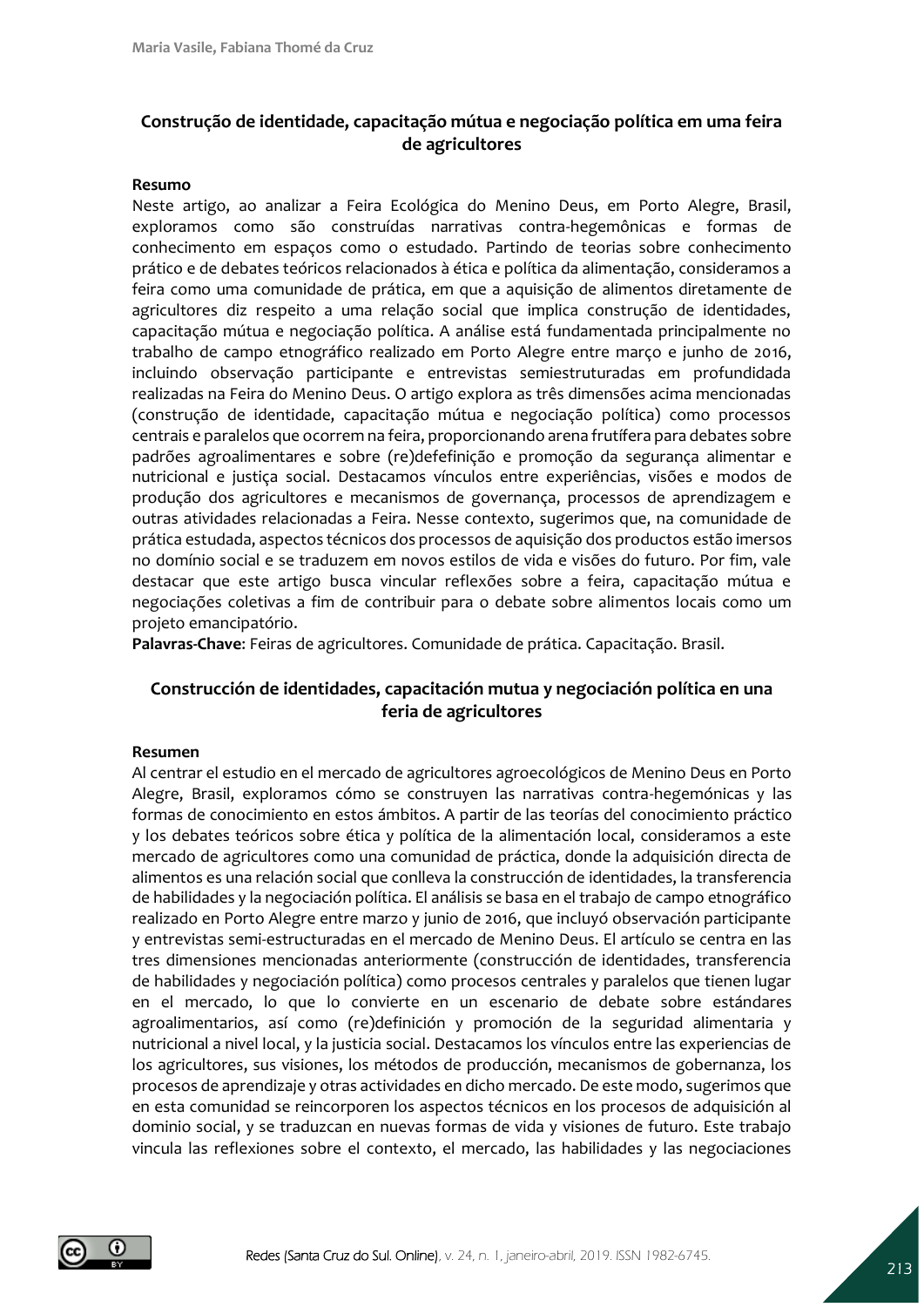colectivas de significados para contribuir al debate sobre la alimentación local como proyecto emancipador.

**Palabras-Clave**: Mercados de agricultores. Comunidad de práctica. Capacitación. Brasil.

#### **1 Introduction: getting to the market**

To get to the agroecological farmers' market of Menino Deus, you need to walk through the garden of the Rio Grande do Sul State Secretariat for Agriculture. You leave the *barulho* ('noise') of the Avenida Getúlio Vargas behind and, as you walk toward the large wooden marquee the sounds of the market become predominant. You can hear people chatting, oftentimes laughters, sometimes music, and you can feel that you are entering a calm and protecting space. Fourteen stands of family producers covered with fruits and vegetables, processed produce like jams and juices and, at times, cooked food, are on each side of the marquee. Regularly, the market also hosts guests such as local artisans, artists, cooks and resellers of organic products. Strolling along the stands, you can see the producers interacting with each other and with consumers, rearranging their products, passing around their *chimarrão* (regional typical beverage), and playing with children. The stands are colourful, the atmosphere is friendly and you come to realize that there is much more than food procurement taking place.

This market, named *Feira da Cultura Ecológica do Menino Deus* ('market of the ecological culture of Menino Deus') is the second oldest agroecological farmers' market<sup>1</sup> of Porto Alegre, the capital of the Rio Grande do Sul, Brazil's southernmost state. It was established in 1993, as part of a broader movement of urban consumers requesting healthier and more sustainable food (Lemos, 2017, p. 13). From this movement, driven by principles of cooperativism and self-management, the cooperative *Coolméia* and what can be regarded as the first organic farmers' market in Brazil, known as *FAE* - *Feira de Agricultores Ecológicos* ('market of ecological producers') came into being, aiming at the development of organic production on the basis of dialogue with regional farmers (ibidem, 2017). Today, Porto Alegre counts 44 official agroecological farmers' markets situated in different neighbourhoods, each usually opened one or two days a week (PPA, n.d.). The municipality of Porto Alegre is involved in their regulation and recognizes their guiding criterion, which include the valorisation of quality local products, access to market for small-scale

<sup>1</sup> We define it as agroecological following local products terminology. These define agroecology as a science that valorises popular knowledge and progress new development pathways in a critical manner. The term organic is not usually employed in relation to the market but to products. Complementary to these empirical distinctions, it is important to present some of the theoretical approaches used to study these concepts. According to Abreu et al. (2012), organic and agroecological agricultures are part of distinct paradigms. While the basis of organic agriculture is soil science, the key principle of agroecology is ecology, followed by social and political dimensions. Organic agriculture is sometimes regarded as more limited because it represents an inputs substitution and not a broader movement. In this perspective, organic agriculture is related to agribusinesses, while agroecology is closer to the approach of family farmers, peasants, social movements, and public policies. Besides these distinctions, the authors emphasise that it is important not to polarize the debate between these two concepts because both can contribute to social, environmental and economic development.

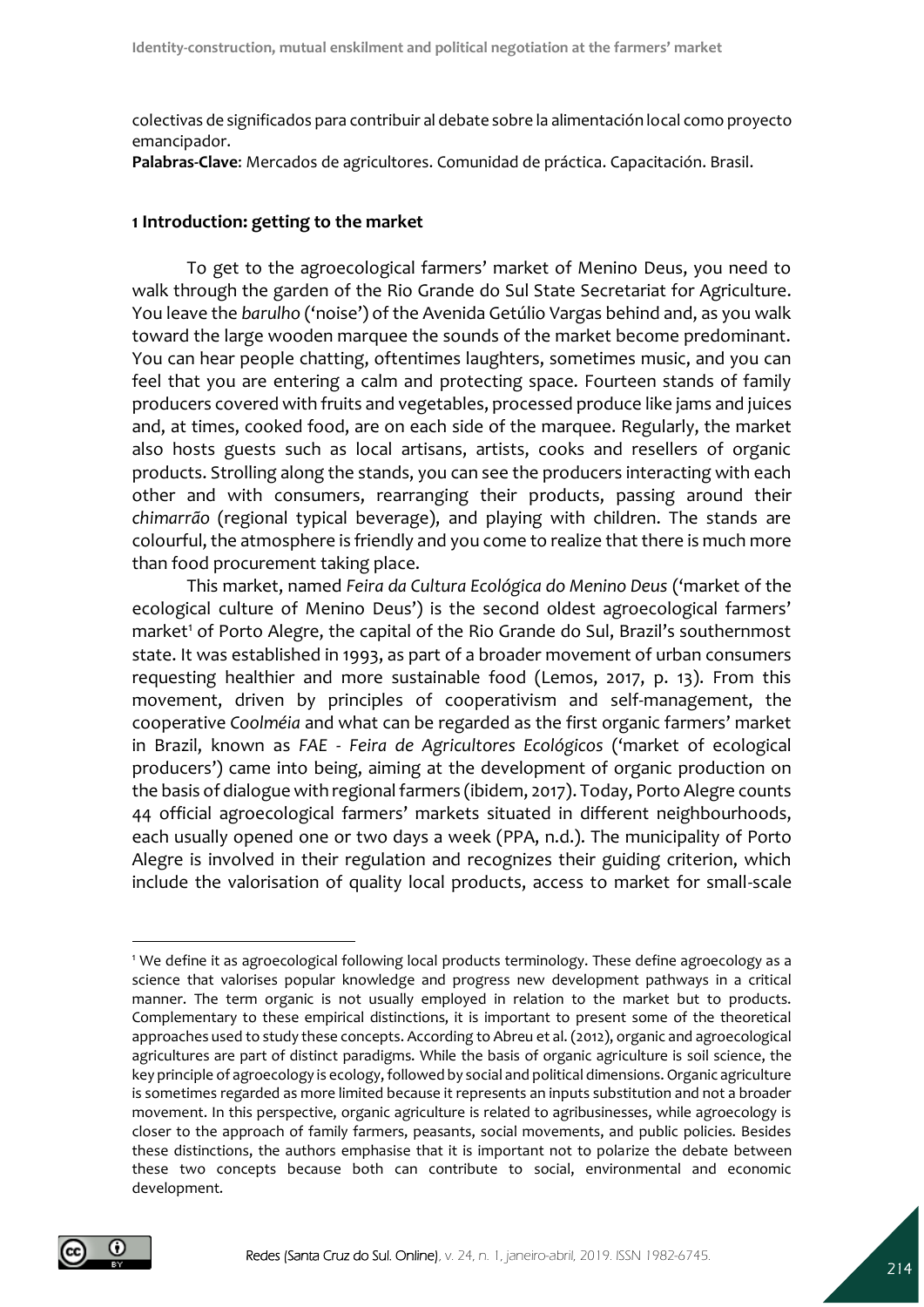family farmers, promotion of solidarity and respect of the environment (Resolution 03/2012).

Similarly to other contexts, agroecological farmers' markets in Brazil represent sites where economic exchange combines with social and environmental action. As components of the country's complex agri-food system, these markets oftentimes display the materiality deriving from the *luta* ('struggle') for recognition of small-scale family farmers (Carmo, 2008). The organic rice from the *assentamento Filhos de Sepé* (one of the nearby farmers' settlement for the agrarian reform located in the municipality of Viamão), the vegetables certified through the participatory scheme of the *Associação dos Produtores da Rede Agroecológica Metropolitana*  (Producers' Association of the Agroecological Metropolitan Network), the jams of the *cooperativa AECIA de agricultores agroecologistas* (a cooperative that gathers agroecological producers of the Serra Gaucha, a region in the state's hinterland) can be considered examples in this sense. The development of agroecological production and farmers' markets in this region needs indeed to be contextualized in the general agri-food panorama, which still presents challenges for farmers outside the conventional system - despite the historical improvements that resulted from Brazil's famous policies and grassroots movements in support of small-scale family farmers (Bruno, 2016). Even though discussing the economic, geographical and policy-related constraints faced by this category goes beyond the scope of this paper, it is important to recall that Brazil continues to present major inequalities and conflicts around issues of land ownership and control of natural resources (Oxfam, 2016; Penna & Rosa, 2015), and that the contribution and production capacity of small-scale producers is still systematically called into question (e.g. Moreira, 2000, p. 48).

Getting to the *feira* of Menino Deus is therefore for many much more than walking through the garden of the state Secretariat. This space, before being a market, is a crossroad of stories of resistance of small-scale family farmers, revived and evolving through the market' practices. Stories of struggle for land, for fairer prices, for better rural living conditions and education, for autonomy and diversified production, make it a very particular social, cultural and political arena, where the dominant representations of production, consumption, knowledge and governance are contested in the *praxis*. While recognizing that farmers' markets can simultaneously include neoliberal traits and radical projects (e.g. Guthman, 2008; Leslie, 2017), this paper proposes to explore the counter-hegemonic narratives and forms of knowledge cultivated at the market. We do so by analysing market's activities as embedded in their social domain, linking them to questions of identities, skills, and collective negotiation.

This ethnographic account aims at contributing to debates over ethics and politics of local food (e.g. Hinrichs, 2003; Pratt, 2007; Tregear, 2011) by investigating interactions at farmers' market from the perspective of practice and practical knowledge theories (e.g. Ingold, 1993; Wenger, 1998; Grasseni, 2009). We approach the feira as a community of practice<sup>2</sup>, where particular visions, narratives and forms of knowledge are cultivated with regard to local food, nutrition security and social justice. This perspective helps us unravelling how the market constitutes, on one hand, a place for collective social and political action and, on the other, as more

<sup>&</sup>lt;sup>2</sup> Communities of practice can be defined as "groups of people who share a concern or a passion for something they do and learn how to do it better as they interact regularly" (Wenger, 2011, p. 1).

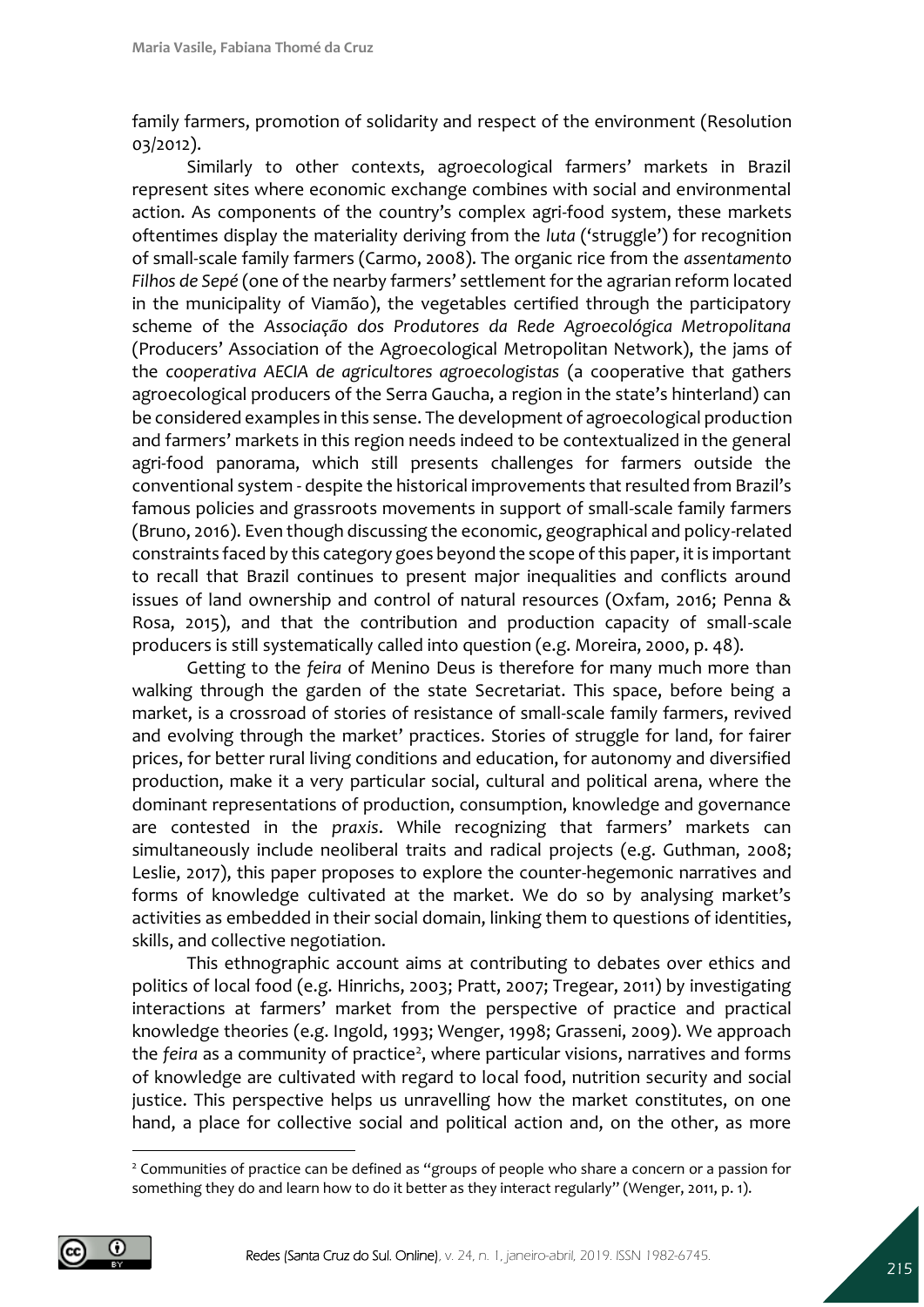particularly analysed in this paper, how the processes of identity-construction, mutual enskilment and political negotiation are put into action. The information contained in this paper draws largely on participant observation (and conversations with producers and consumers) at the Menino Deus *feira*: six in depth interviews were conducted with its farmers and coordinator, as well as employees from extension services and Municipal Secretariat for Production, Industry and Commerce (*SMIC*) of Porto Alegre, who are working with local producers. Fieldwork was carried out between March and June 2016. During this period, the first author regularly visited and volunteered at the market, as well as visited some of its producers' farms. The analysis is also informed by the experience of the second author, who visits regularly the market and supervised a graduate thesis related to consumption at this market. The paper particularly emphasises farmers' perspectives, mainly due to the authors' research interests and desire to investigate their practices and experiences at the Menino Deus *feira*.

### **2 We are the** *feira***: on identity-construction at the market place**

Wenger (1998) argues that there is a strong connection between the development of practices, the formation of a community and the negotiation of identities. Identity, he advances, can indeed be explored as a negotiated experience: "We define who we are by the ways we experience ourselves through participation as well as by the ways we and others reify ourselves" (ibidem, 1998, p. 149). In this section, we explore how the market facilitates cultivation, (trans)formation and communication of farmers' identities, pointing out the importance of materiality, namely food, in such processes.

The relations among the producers who work at the Menino Deus *feira* are long-lasting and more than just work relations, as explained by the farmers' market coordinator: "Most of these farming families have been here since the first years of the market, some are the ones that actually built this structure". He has also been here since the beginning: he has known these farmers for almost 30 years, since most of them were *acampados* ('encamped rural landless workers'). "When I say that we know each other, I mean that we meet permanently, we live together. It is more than just a work relation. I have seen their children growing up and some of them are now graduating!". He also explained that these farmers were united by the choice of exiting what he named the *pequeno cárcere* ('small jail') where they were producing and selling products before transitioning to local agroecological production. Such transition had been for many a long journey: for the farmer R. this meant, abandoning the hinterland and grain production, forming a rural workers' association, occupying the Fazenda Annoni<sup>3</sup>, learning to produce vegetables, and converting to agroecological production.

<sup>&</sup>lt;sup>3</sup> In 1985, the occupation of the Fazenda Annoni (an estate of nine thousand hectares with no production situated in the municipality of Pontão, Rio Grande do Sul) was the first land occupation organized by families of the MST - Movimento dos Trabalhadores Rurais Sem Terra ('Landless Workers Movement') and involved around seven thousand rural workers (Moraes, 1987). In 1993, the area was allocated to the agrarian reform, which strengthened MST and the national diffusion of its practices – which can be summarized in its motto" ocupar, resistir e produzir" ('occupy, resist and produce', Canofre & Lopes, 2015).

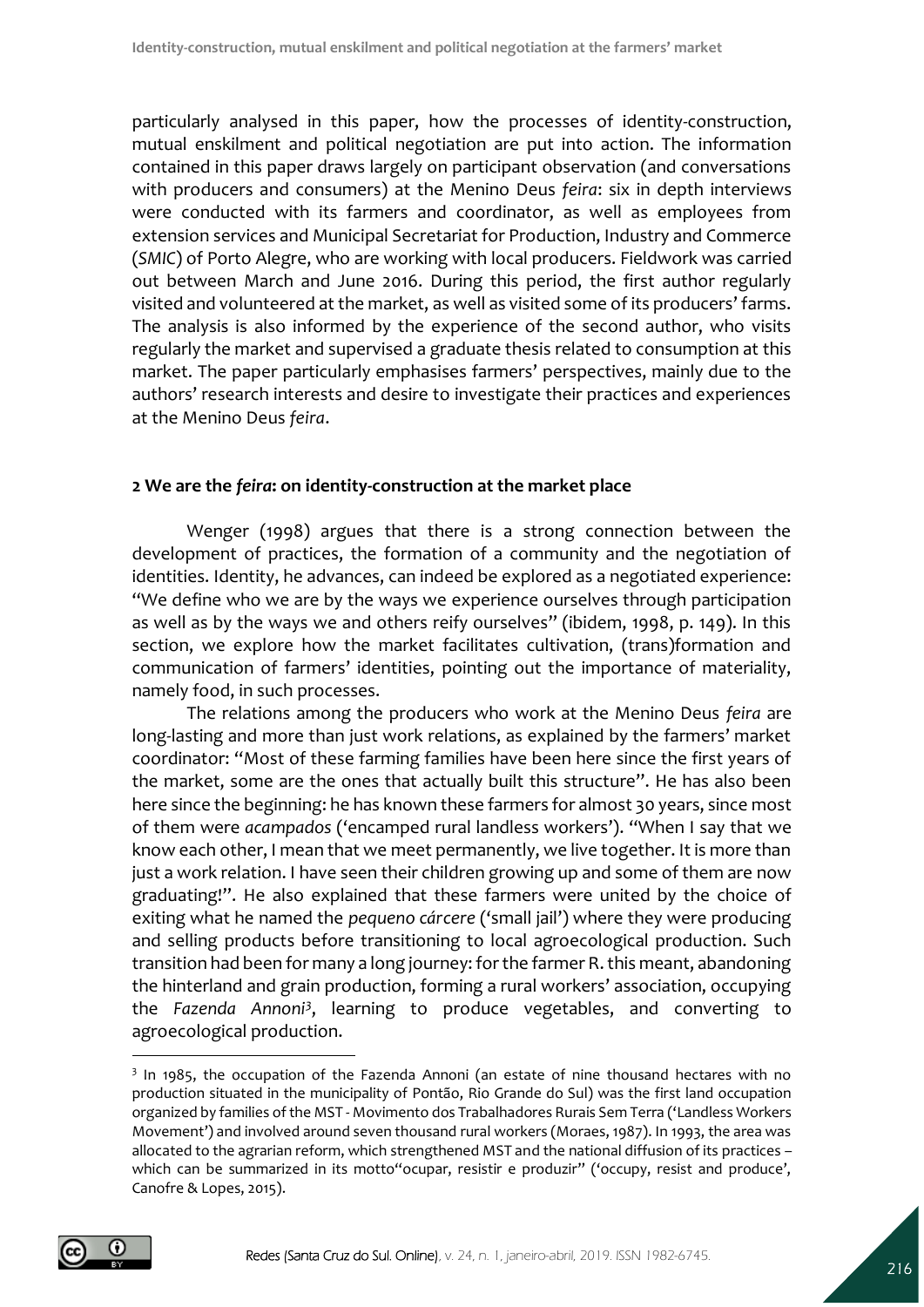When conversing with the farmers at the market, it was possible to perceive that their life journeys were relatively different, but that they also had common traits, as emphasized in common discourses and symbolic means. This was particularly apparent in the case of farmers from the *MST - Movimento dos Trabalhadores Rurais Sem Terra* ('Landless Workers Movement') and other landless workers' movements, for which belonging to the movement represented a major trait of their identity. To be part of the movement meant sharing the experience of land occupation, related struggles, and political education. Rural social movements' general commitment to continuous *formação* ('education'), its schools and associational life had a key role in this perspective: fostering farmers' cohesion, women' leadership, broadening the movements' goal and advancing agroecology, to name a few<sup>4</sup>. At the market, this translated into particular (organizational) practices, counter-hegemonic discourses as well as in the use of specific language and symbols. In terms of narrative, *MST* farmers at the *feira* shared a similar discourse on the importance of women in agriculture and society, on the role of agroecology for people wellbeing and the environment, and on the destructive action of agribusinesses. In this context, farmers markets were commonly presented as central for the soustaiment of counteraction of small-scale producers: these constituted an opportunity for direct selling and thus for increasing small farms' economic viability, for distributing better quality (organic) products and for increasing farming' attractiveness. Concerning their organization, these farmers also carried with them at the market a tradition of regular collective discussion. This was exemplified by the fact that every market day some farmers had the custom to meet at least once, and to discuss jointly the various issues on the agenda. Differently than from the *pequeno cárcere*, where intermediaries would be taking the main decisions, in this environment producers had created the space to speak and decide for themselves. One day during fieldwork, after reporting on the main discussions the producers had had, one of them concluded: "When we discuss we come up with new ideas, and this is important because new projects should come from the producers themselves. It should be an idea of the producers, an idea of the people".

Not all producers at the market belonged to a social movement, and some actually came from quite different backgrounds. This was the case of a farmer who travelled to sell the products of his cooperative at the *feira* all the way from Antônio Prado<sup>5</sup>, a municipality in the hinterland of the state. He had transitioned to agroecology and started to sell at farmers' market in 1990, "after years of working with *venenos* ['poisons' - this term was used by many to describe agrochemicals]". This farmer is part of the cooperative *AECIA* – *Associação dos Agricultores Ecologistas de Ipê e Antônio Prado* ('association of ecological farmers of Ipê and Antônio Prado'), which is one of the first organic cooperatives in Brazil, created with the support of

<sup>&</sup>lt;sup>5</sup> The town, founded by Italian immigrants at the end of the 19th century, is famous for its Italians Brazilians population and their unique Talian (or Brazilian Venetian) dialect. As better understood during a visit to local farmers (as well as a tour in the town history museum), local inhabitants are very attached to their Italian background and the cultivation of Italian Brazilian traditions (architecture, music, artisanship, to name a few). As discussed with the farmers, the Italians that came to Brazil were very hard working people ("Taliani tuti bona gente") very attached to their family and land, which seemed to remain central values even today.



<sup>4</sup> Readings on education, agroecology and counter-hegemonic discourses within the MST include the ethnographies of Turniawan (2015), Tarlau (2015) and Aguillar & Cabreira (2016).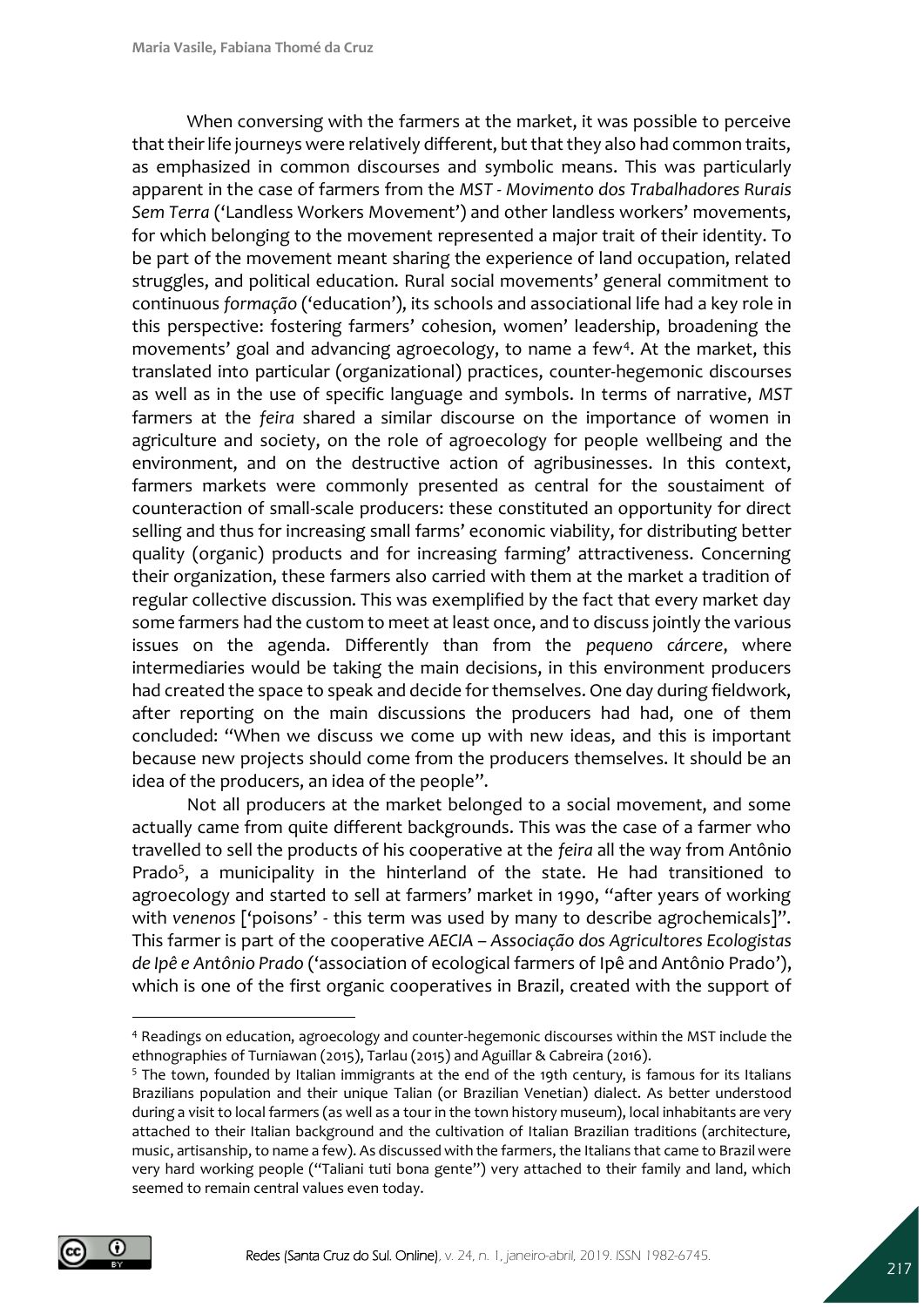the *Centro Ecologico* (local extension services' organization), today composed of 22 families. He explained: "We started discussing about the problems related to the use of chemicals […]. The *Centro Ecológico* helped us to understand the reasons behind the green revolution: we understood that it was driven by the necessity to sell chemicals rather that to help farmers". As in the case of *MST* farmers, collective endeavours aiming at transforming a situation of oppression were at the heart of the journey of the members of *AECIA*. These farmers also shared analogous needs and faced common challenges, such as finding a way of marketing their organic products and dealing with insufficient on-farm labour force.

Some of these common visions become concrete at the market when observing the ways in which farmers dress (e.g. wearing *MST* movements' hats and t-shirts) or decorate their stands with cooperatives and farmers' association leaflets. In a similar way, their products, the way these are processed and/or presented, oftentimes also carry a reference to their background and work as identity symbols. The diversity of the produce  $-$  "You see here what you could never find in a supermarket"-, their freshness, the soil left on the vegetables, their local participatory certification labels are only few examples of the way in which farmers' discourses materialized at the market. Moreover, when asked about the products, farmers would discuss about their farming method and organization, and also about their identity as agroecological producers. As analysed in the literature linking skills and identity, skills can be regarded as "a privileged locus of identity-construction, as a complex of aesthetic involvement and moral stances, of strategies of belonging and expert practices" (Grasseni, 2009, p. 1). In the case of the farmers of the *feira*, their stories are tied to agroecology skilled practices: agroecology is not only a production method but also an attribute of their lifestyles, visions of the world and political stands. In other words, agroecology as a skill shapes farmers' identity as well as the landscape they engaged in: their stories portray how transitioning to a different agricultural system involves new relations with the soil, plants, animals, people and society, and entails a revived engagement in societal debates around food and nutrition security and local (food) movements (Méndez *et al,* 2012; Norder *et al.,* 2016; Ikerd, 2018). Farmers' involvement in such broader debates was visible at the market when taking part in discussions about current events and public demonstrations. In 2016, it was common to engage in conversations about political events such as the landless women workers demonstration for recognition and better working conditions as *agricultoras* ('women farmers') at the *INCRA* (in March 2016), the encampment of farmers in support of Dilma Rousseff, the first woman to be Brazilian president, at Praça da Matriz, or more general public demonstrations organized in that period (characterized by the impeachment of the president). One day, while conversing, an *MST* farmer linked these demonstrations with his political education and culture explaining that *MST* farmers had partaken to a number of demonstrations in the past and had therefore developed particular skills, which made them well prepared to make 2016 protests long-lasting and as consequential as possible.

Overall, by selling their products collectively, farmers can cultivate common traits of their identities and communicate their efforts and hope for a more diversified, inclusive and healthy food system, transforming the market in a community of practice. As theorized by Wenger and exemplified above, communities of practices do not always presuppose strict "uniformity, conformity, cooperation,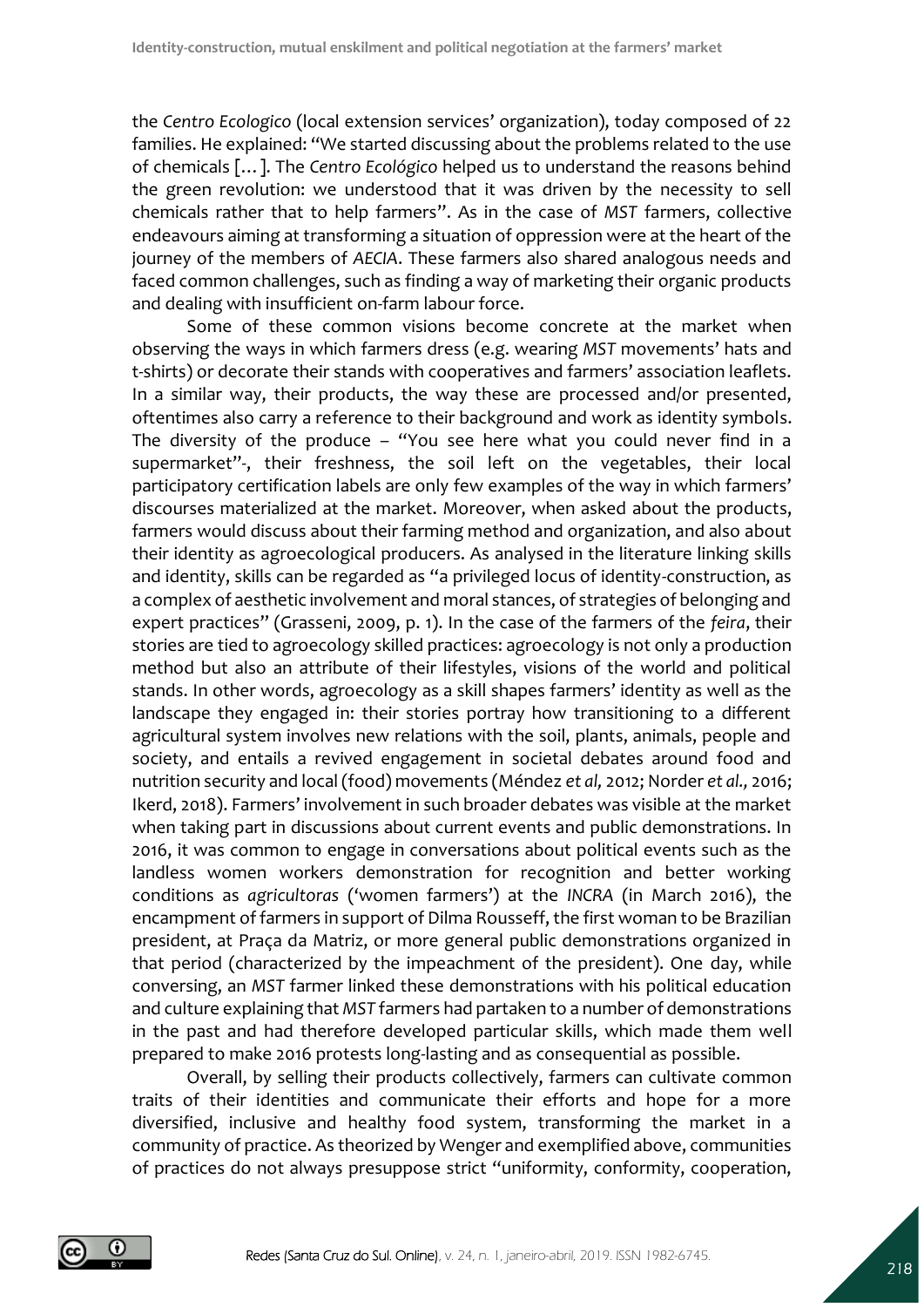or agreement but entail a kind of diversity in which perspectives and identities are engaged with one another" (Wenger, 1998, p. 129). The materiality of the *feira* (i.e. the physical space, the products) is central to facilitate farmers' possibility to rework and communicate their identities. As explained in Wenger (1998) and Meyer (2009), materiality is key for collective meaning making, as we are "giving form to our experience by producing objects that congeal this experience into 'thingness'" (Wenger, 1998, p. 58). In the case of the *feira,* embedding means that producers' arguments and practices are contextualized in their time and space, tangible in the products, which become instrumental to communicate an alternative approach to food production and distribution. Embedding also reinforces the identity of the market as a place (Gupta & Ferguson, 2002).

## **3 Farmers speaking for themselves: the market as a space for mutual enskilment and political negotiation**

Identity-construction is associated to a learning trajectory (Wenger, 1998). Contrarily to theories separating knowledge and practice, practice and practical knowledge theories explore learning as action (Palsson, 1994), as well as point out the social nature of learning and human action. In this body of literature, enskilment is defined as a way of learning by "immersion in the practical world" (ibidem, 1994, p. 901). This section explores the ways in which at the *feira* enskilment occurs as a collective and situated effort characterizing social relations. We report on different forms of "learning on the part of everyone" (Wenger, 2011, p. 4) observed in this community of practice and analyse such processes, specifically in terms of group binding and political negotiation.

"There was a time when people said that farmers did not need education, that farmers had to work in the field and that was all", delineated the farmers' market coordinator during an interview. Today things are different, he explained, as farmers have become aware of "the importance of knowledge sharing". In the coordinator's experience, this change was linked to the emergence of rural social movements and schools (for which he had worked for many years) as well as other pedagogical processes that involved farmers in learning and teaching. The *feira* appeared as one of these processes most visibly because representing a unique exchange opportunity between farmers and consumers. Many of the *feirantes* (people taking part in the *feira*) described the market as a space for encounter and discussion. For producers, it represented a chance for talking not only about the products but also about their identities and discourses "emplaced in skilled practice" (Grasseni, 2009, p. 2). For several consumers, on the other hand, the market was an almost unique urban space where to learn about food as well as transform into *praxis* their beliefs and political stands (e.g. to consume healthy food, to support marginalized categories, to contribute to the making of a local food system, to reconnect with the land and "what is really important"). Because of this (i.e. the *feira* being a singular site), consumers had a positive and open attitude demonstrated by the fact that many took the time to not only shop but also to dialogue and experiment.

It was possible to hear people conversing about the aesthetic of food, and farmers explaining what some products such as certain leafy vegetables or beans "really look like", re-educating in this way consumers' vision. "People in the city

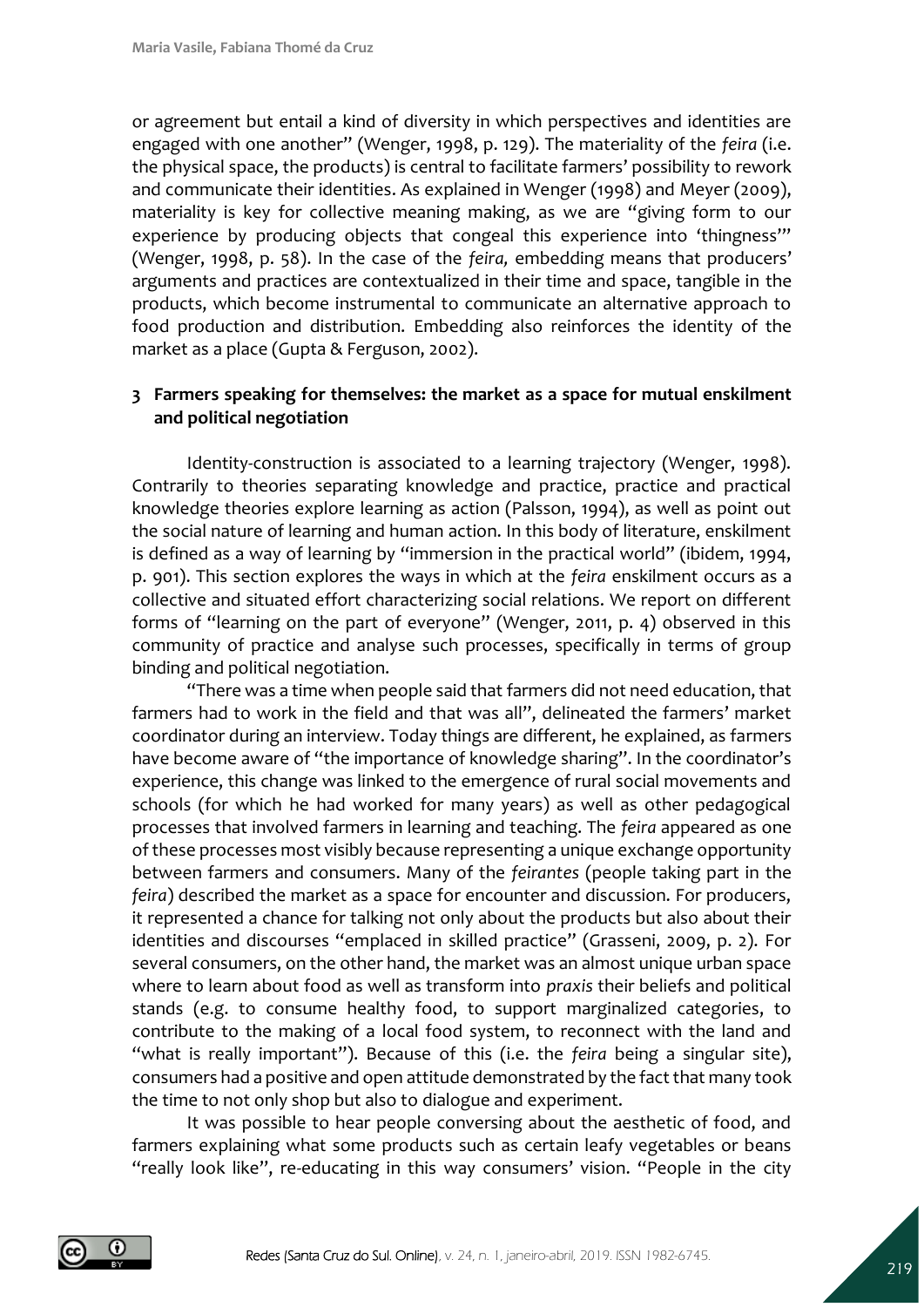oftentimes do not know about the possible different shapes of uncleaned or unprocessed products", elucidated a farmer, pointing out that this was especially the case in relation to organic products, whose difference in size and colour (when compared to the ones in supermarkets) sometimes really struck consumers. Moreover, producers sometimes had to clarify why the price on their stand was reduced or why some of their products were different from the week before or the ones of other producers. In this way, consumers learned not only something about processes of food production and direct selling, but also about its related challenges. During such conversations, *feirantes* also exchanged about food preparation and recipes. Moreover, *oficinas* ('workshops') were organized at the market on a regular basis, representing a playful opportunity for consumers to learn how to make ice creams or special juices, to name a few. Visits at the farms of some of the market's producers were also proposed several times a year. More informally, some of the habitual consumers sometimes also assisted the farmers at their stand for some time. All of these forms of co-participation seemed to contribute to the development of "common criteria of action, perception and evaluation (both moral and aesthetic)" (Grasseni, 2009, p. 12), and to the maturing of a trust relation.

Some of the activities related to enskilment and knowledge sharing were particularly targeted to children. For example, a local carpenter was regularly invited at the market to organize sessions in which children would be constructing their own wooden games. Additionally, some of the producers present at the *feira* also partook in education projects in few schools in Porto Alegre. As described by the farmers' market coordinator (who supported the organization of the project): "We organise games in the schools in which children buy food by themselves. They buy salads, tomatoes [...]. You should see them talking about food, they are amazing!". He further explained: "We go in different schools and try to bring these concepts [agroecological production, food and nutrition security] to children, and after playing with us in the school the children usually bring their family to the market. When they arrive, they come to me and say hi! We created a strong link with them". The farmers at the *feira* seemed to regard food education for children as a mission, and more broadly the involvement of younger generation in these discussions as a steppingstone for the transformation of food habits and development of local sustainable food systems. These farmers recognized the importance of getting involved in critical food pedagogy, and in many cases this also seemed to correspond to an increased self-confidence. In fact, this entailed the possibility for a new role for farmers in society, creating an alternative imaginary to the one of marginality of small-scale farmers.

The processes described above make the farmers' market a space where different perspectives on alternatives ways of producing, eating, and different agropolitical visions come into contact. Rural perspectives meet with urban understandings of food system change, facilitating a process of integration between what might be regarded as a rural - urban cultural divide. For example, based on general observations, when discussing about these issues, many urban consumers initially tended to focus more on health-related issues and environmental matters, while producers focused more on social justice aspects. This intention was also illustrated in producers' terminological choice of defining and differentiating themselves as agroecological (and not organic) producers. By offering these new

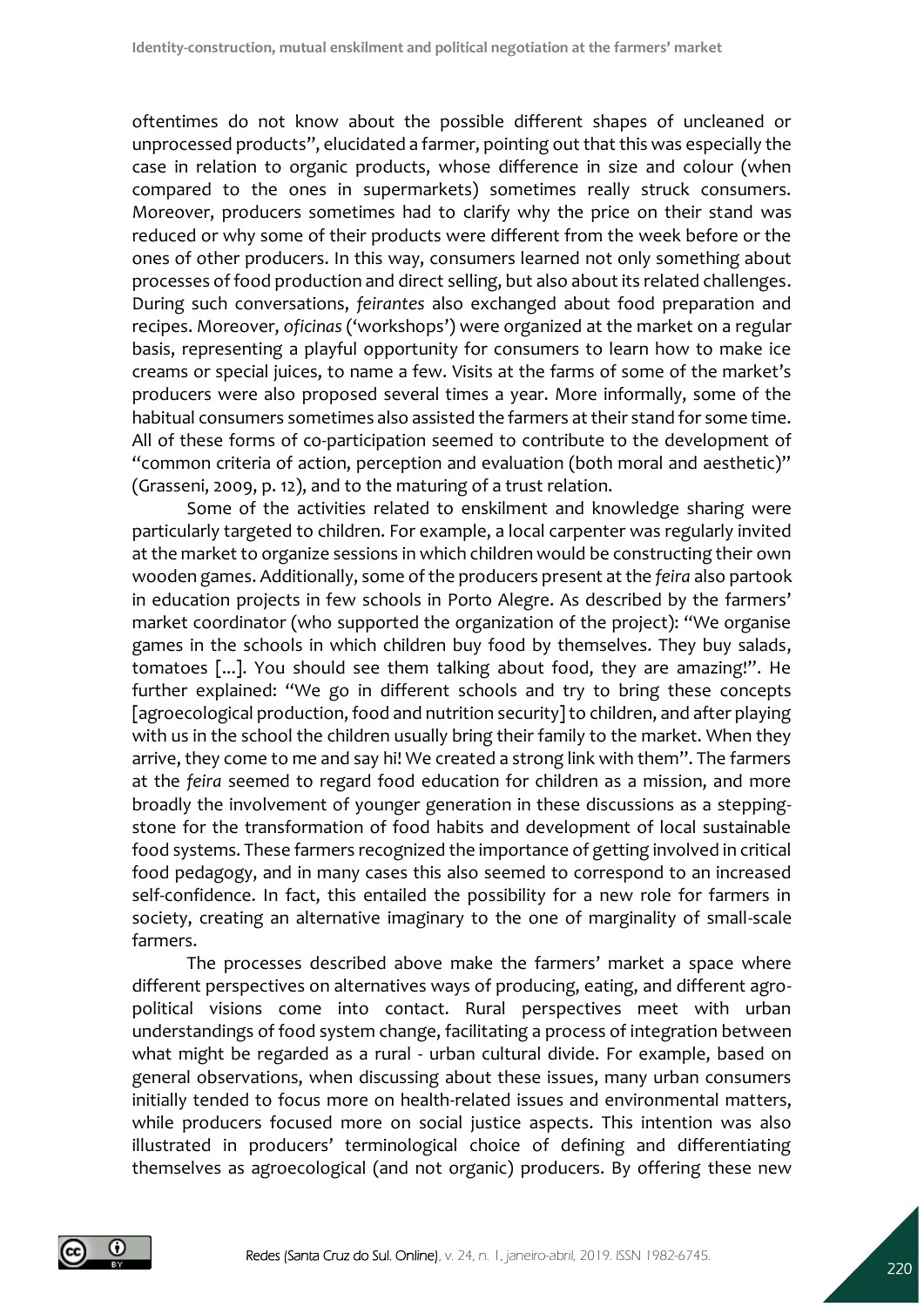perspectives, farmers amplified consumers' vision over the problems linked to contemporary food systems, offering additional reasons and opportunities for political engagement.

The *feira* also appeared as a space for mutual enskilment among farmers. It reunited various "dynamics of knowledge in the valorisation of local food" (Fonte, 2008, p. 201): farmers shared skills related to agroecological and local knowledge, sometimes in contrast, sometimes aligned with the dominant paradigm of food production and food standards. These skills, even when relating to farmers' traditional knowledge, were never unchanging but rather in continuous transformation, influenced by exchanges with third parties (e.g. adapting to consumers' preferences) and changes in the socio-political context (e.g. regulations). For example, because of food safety standards, many farmers were forbidden to sell products processed at home for their own consumption<sup>6</sup>. Producers' associations (together with local extension services) had played an important role in supporting farmers to find ways to comply with regulations and adapt to new standards. In this context, adaptation was possible because of processes of mutual enskilment, allowing for collective solutions that represented a middle ground between standardization and valorisation of farmers' identity as small-scale family farmers to be discussed. Such enskilment also occurred at the *feira* through conversations and collective decision-making processes, during which farmers could express themselves and share their different experiences in their communities or associations. In this case, in line with what advanced in Grasseni (2007, 2009), skills emerged in alignment with a situation, because deeply linked to the context of the agents.

As exemplified in such processes, mutual enskilment of farmers at the *feira* occurred with regard to matters of organization, communication, negotiation, and more. These exchanges and mutual learning represented a stepping-stone for farmers' ability to formulate new requests and engage in broader political discussion. During fieldwork, it was possible to identify several ways in which enskilment at the market and political negotiation were connected. Generally, discussions at the market were an opportunity for farmers to get together, align their visions (beyond their community or association) and connect their efforts in a directed way, as in the case of food safety standards and challenges encountered in the production process, such as lack of processing facilities adapted to small-scale producers. By narrating how their group or association had dealt with such issues (and about their experience, more generally), farmers could empower others to think of possible solutions and new possibilities they could work towards. Moreover, it was possible to hear farmers debating about political events and working out their course of action, bringing with them insights from other debates and communities. In this process, they further developed their counter-hegemonic narratives together, by engaging in discussion and confronting their perspectives with more farmers and consumers. Moreover, as previously described, the *feira* served as a space where to cultivate a (collective) identity, and such process included political dimensions such

<sup>&</sup>lt;sup>6</sup> This type of artisanal products (e.g. jams, vegetables preserves), even though targeted as illegal, were demanded by some consumers, who appreciated these more than industrial ones.

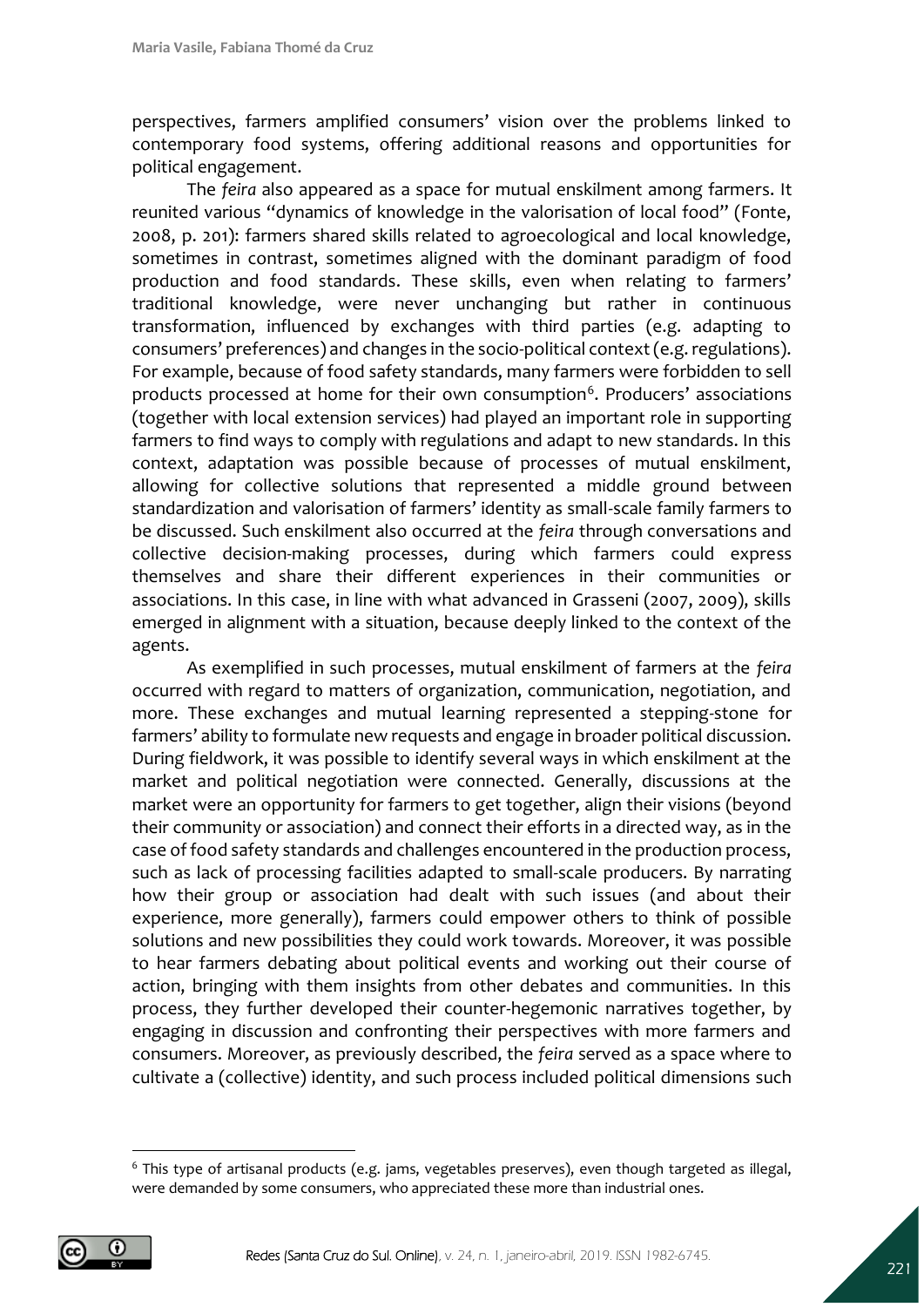as growing consciousness of common conditions as small-scale family farmers<sup>7</sup>. All in all, these examples show how the *feira* represents for these farmers yet another community where to share, learn and discuss. At the same time, this community maintains its peculiar traits while including a very diverse range of actors (constumers included), and representing a site of encounter between rural and urban cultures, which seemed to correspond to a further enrichment of the political discussion and enskilment process on both sides.

# **4 Conclusion**

This paper aimed at exploring an agroecological farmers' market not only as a commercial space but rather as a social and cultural environment, as well as a community of practice, where processes of identity-construction, mutual enskilment and political negotiation take place. As already discussed by several scholars, farmer's markets are spaces of sociability (e.g. Black, 2012) and such aspect can be particularly manifest in the case of agroecological markets, which, as we argue with the example of the *Feira da Cultura Ecológica do Menino Deus*, present specific dialogue opportunities among farmers as well as between farmers and consumers. Our analysis shed light on how the *feira* represents a chance for producers to sell their products, reinforce their relations with other producers and consumers, and, most importantly, cultivate their identities as small-scale family farmers. In fact, the products on the stands of the *feira* are at the basis of broader exchanges through which producers valorise and communicate their knowledge, their linkage to the land, and progress processes of mutual enskilment.

Enskilment is an integral part of identity-construction and facilitates group binding as well as putting into practice farmers' counter-hegemonic narratives and political negotiation. In these processes, farmers at the *feira* take on a new role of critical food pedagogues, becoming key actors for the advancement of local food and nutrition security, and social justice in the food system. As in the case of other farmers' markets across the globe, this occurs in a context in which neoliberal policies are hindering the development of socially just and sustainable food systems and limiting the potential of such markets (Leslie, 2017). Under these circumstances, the market increasingly becomes a precious societal space of resistance in practice, as exemplified by the processes of collective identity-construction and enskilment described in this paper. At the same time, dialogues at the market represent for consumers a way to reconnect with their food and with popular knowledge, by, for example, gaining insights on the seasonality of production or the influence of climate on the harvestings (Lemos, 2017). In our research, we recognize how for some consumers going to the market is also a way to translate into practice stands and beliefs in relation to food politics by supporting local small-scale agroecological producers<sup>8</sup>. Exchanges at the market also seemed to facilitate the development of

<sup>7</sup> See Bubinas (2011) for examples from a different context on how the market can facilitate the growth of "a class consciousness tied to economic behaviour", also for consumers.

 $8$  While writing this it is important to recall that in this research we did not investigate in depth the figures of the consumers. Existing literature, such as Lemos (2017), shows how the analysis of who these consumers are and what they are looking for can reveal a more complex picture, inviting for more critical reflections on politics of consumption at the market and question its potential to grow as a community.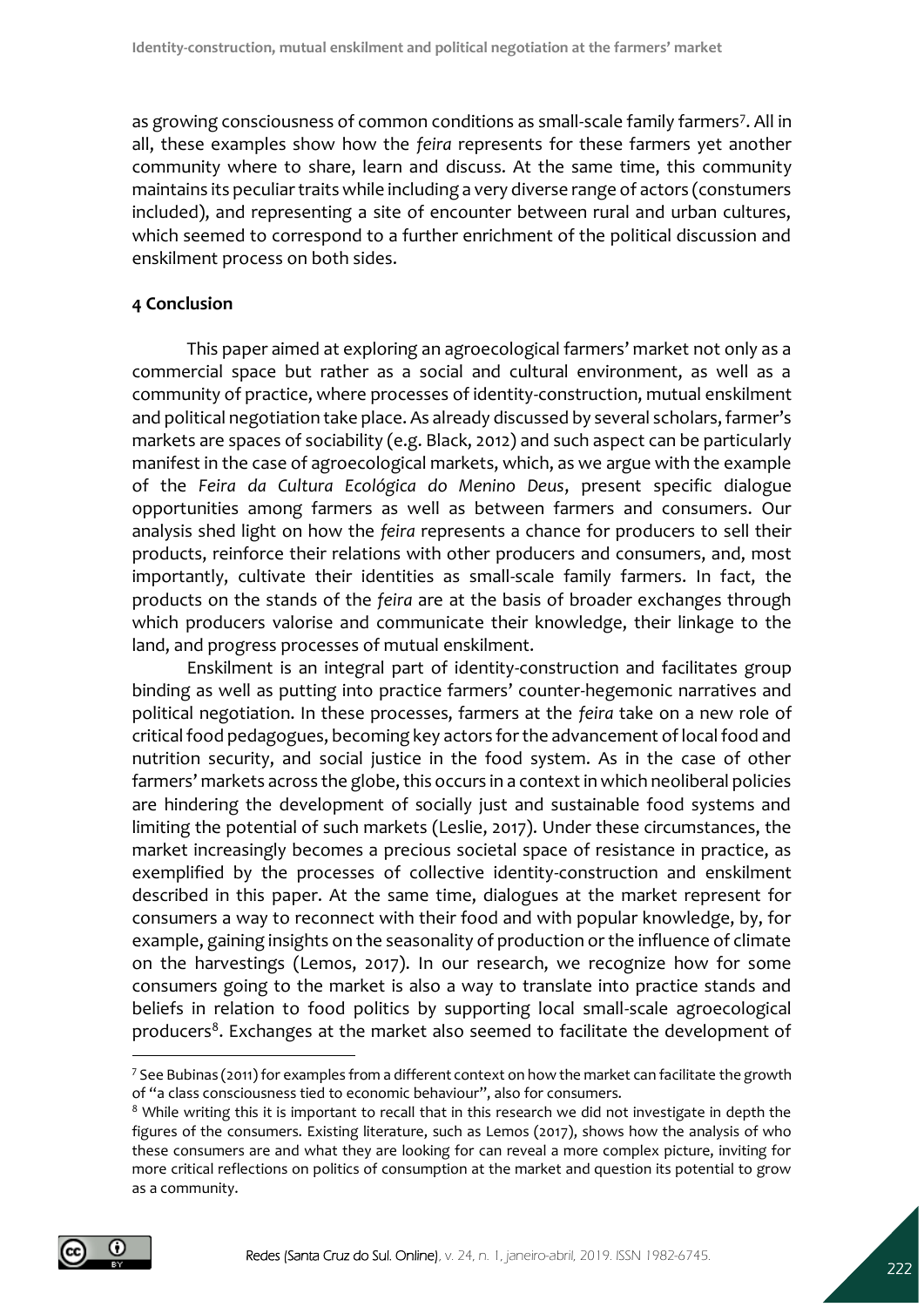closer relations between producers and consumers, based on empathy, respect and admiration. Altogether, these parallel processes make the *feira* a space where alternative visions of the future are cultivated and, not without challenges, emancipatory projects meet and mature in the *praxis*. Further research is needed in order to investigate evolutions in this community of practice and other similar ones, and to explore the way processes of identity construction, enskillment and political negotiation evolve as new challenges are posed to Brasilian small-scale family farmers.

#### **5 Acknowledgments**

The authors would like to thank all the *feirantes* for sharing their time, insights and ideas. Their determination and creativity will forever remain sources of inspiration.

The first author worked on this paper as part of her PhD within the ERC Consolidator Project 'Food citizens? Collective food procurement in European cities: solidarity and diversity, skills and scale.' This project receives funding from the European Research Council (ERC) under the European Union's Horizon 2020 research and innovation programme (grant agreement No 724151).

#### **REFERENCES**

ABREU, Lucimar Santiago et al. Relações entre agricultura orgânica e agroecologia: desafios atuais em torno dos princípios da agroecologia. **Desenvolvimento e Meio Ambiente,** v. 26, 2012, p. 143-160.

BERNAVA, Aguillar; CABREIRA, Claudia Maria; ALDA, Maria. As práticas educativas em agroecologia do movimento dos trabalhadores rurais sem terra e os desafios frente as ordens impostas pelo capitalismo no campo brasileiro. **Revista Tamoios,**  n.12, v. 2, 2016.

BRUNO, Regina. Desigualdade, agronegócio, agricultura familiar no Brasil. **Estudos Sociedade e Agricultura,** v. 24, n. 1, 2016, p. 142-160.

BUBINAS, Kathleen. Farmers markets in the post‐industrial city. **City & Society,** n. 23, v. 2, 2011, p. 154-172.

CANOFRE, Fernanda; Lopes, Gerson. Ocupar, resistir e produzir": Um novo modelo de vida nasce. 2015. Retrievable at: [https://www.sul21.com.br/em](https://www.sul21.com.br/em-destaque/2015/11/ocupar-resistir-e-produzir-um-novo-modelo-de-vida-nasce/)[destaque/2015/11/ocupar-resistir-e-produzir-um-novo-modelo-de-vida-nasce/](https://www.sul21.com.br/em-destaque/2015/11/ocupar-resistir-e-produzir-um-novo-modelo-de-vida-nasce/)

CARMO, Maristela Simões. Agroecologia: novos caminhos para a agricultura familiar. **Revista Tecnologia & Inovação Agropecuária**. Dezembro 2018, p. 28-40.

FONTE, Maria. Knowledge, food and place: a way of producing, a way of knowing. **Sociologia ruralis**, v. 48, n.3, 2008, p. 200-222.

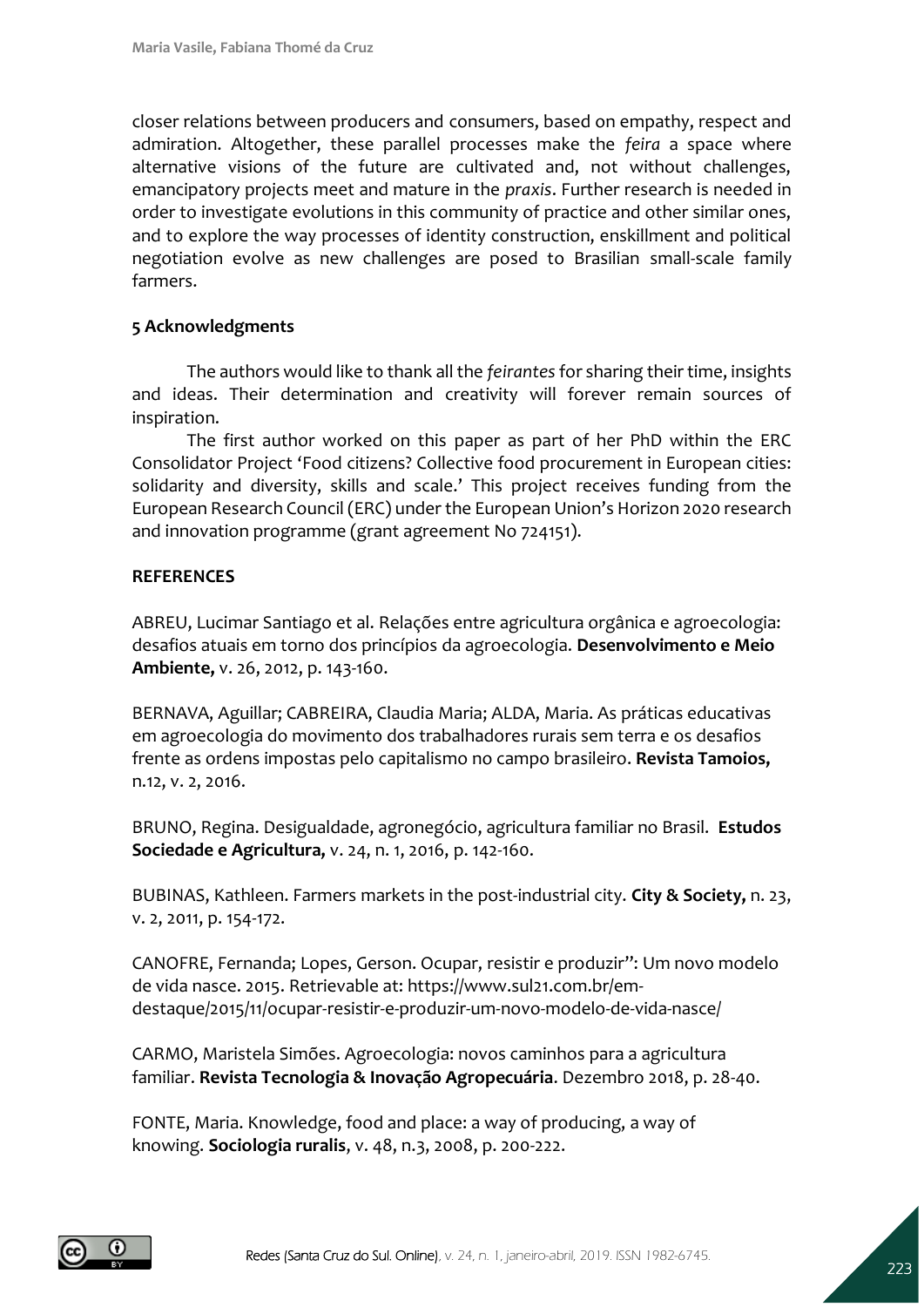GRASSENI, Cristina. **Developing skill, developing vision**: practices of locality at the foot of the Alps. New York, Oxford: Berghahn Books, 2009.

GRASSENI, Cristina. Introduction. In: **Skilled visions**: between apprenticeship and standards. Berghahn Books, 2007, pp. 1-19.

GUPTA, Akhil; FERGUSON James. Beyond "Culture": Space, Identity, and the Politics of Difference. In:. XAVIER, Jonathan Inda; ROSALDO, Renato (eds). **The Anthropology of Globalization.** Malden: Blackwell Publishers, 2002, p. 65–80.

GUTHMAN, Julie. Neoliberalism and the making of food politics in California. **Geoforum***,* n. 39, v. 3, 2008, p. 1171-1183.

HINRICHS, C. Clare. The practice and politics of food system localization. **Journal of rural studies,** n. 19, v. 1, 2003, p. 33-45.

IKERD, John. Agroecology: Science, Farming System, or Social Movement?. 2018. Retrievable at: [http://johnikerd.com/agroecology-science-farming-system-or-social](http://johnikerd.com/agroecology-science-farming-system-or-social-movement/)[movement/](http://johnikerd.com/agroecology-science-farming-system-or-social-movement/)

INGOLD, Tim. Technology, language, intelligence: a reconsideration of basic concepts. In: GIBSON, Kathleen; INGOLD, Tim (eds). **Tools, language and cognition in human evolution.** Cambridge University Press, 1993, p. 449-472.

LAVE, Jean, WENGER, Etienne. **Situated learning:** Legitimate peripheral participation. Cambridge: Cambridge University Press, 1991.

LEMOS, Lilian Silva. Consumidores de produtos orgânicos/ecológicos da feira de agricultores do Menino Deus em Porto Alegre – RS. Trabalho de Conclusão de Curso (Bacharelado em Desenvolvimento Rural – PLAGEDER), Faculdade de Ciências Econômicas (FCE), Universidade Federal do Rio Grande do Sul (UFRGS), 2017.

LESLIE, Isaac Sohn. Improving farmers markets and challenging neoliberalism in Argentina. **Agriculture and Human Values,** n. 34, v. 3, 2017, p. 729-742.

MÉNDEZ , Ernesto V.; BACON, Christopher M.; COHEN, Roseann. Agroecology as a Transdisciplinary, Participatory, and Action-Oriented Approach. **Agroecology and Sustainable Food Systems,** v. 37, n. 1, 2013, p. 3-18.

MEYER, Birgit. From Imagined Communities to Aesthetic Formations: Religious Mediations, Sensational Forms, and Styles of Binding. In: MEYER, Birgit (ed.) **Aesthetic Formations**: media, religion and the senses. London: Palgrave Macmillan, 2009, p. 1-29.

MORAES, Tete. Terra para Rose. 1987. Retrievable at:<https://vimeo.com/12323209>

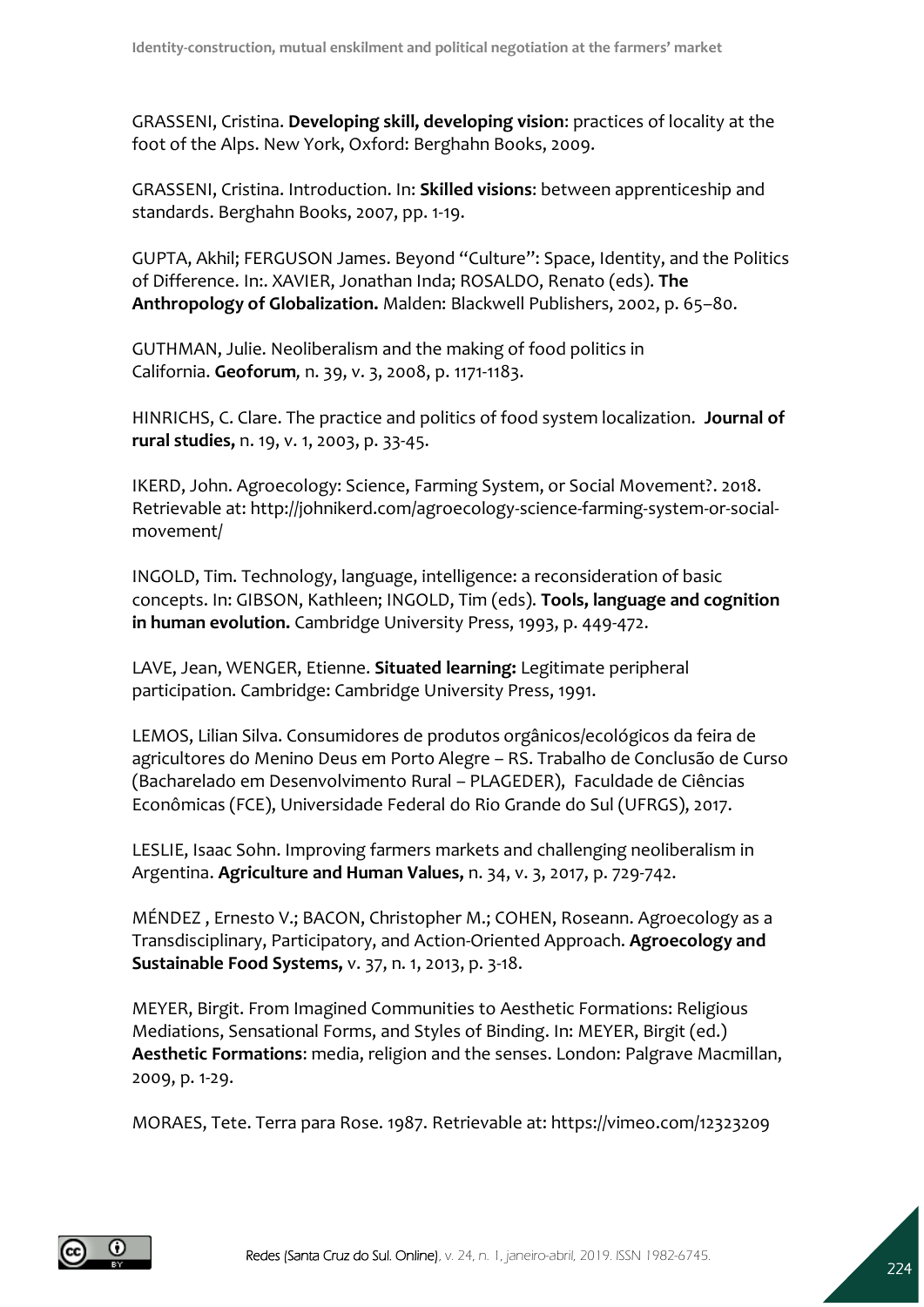MOREIRA, Roberto José. Críticas ambientalistas à revolução verde. **Estudos sociedade e agricultura**, v.8, n. 2, 2000, p. 39-52.

NORDER, Luiz Antônio. Agroecologia: polissemia, pluralismo e controvérsias ambiente & sociedade. **Ambiente & Sociedade**, v. XIX, n. 3, 2016, p. 1-20.

OXFAM. Terrenos da desigualdade: terra, agricultura e desigualdades no Brasil rural. Novembro, 2016. Retrievable at: [https://www.oxfam.org.br/sites/default/files/arquivos/relatorio](https://www.oxfam.org.br/sites/default/files/arquivos/relatorio-terrenos_desigualdade-brasil.pdf)[terrenos\\_desigualdade-brasil.pdf.](https://www.oxfam.org.br/sites/default/files/arquivos/relatorio-terrenos_desigualdade-brasil.pdf)

PALSSON, Gisli. Enskilment at sea. **Man: New Series,** v. 29, n. 4, 1994, p. 901-927.

PENNA, Camila; ROSA, Marcelo C. Estado, movimentos e reforma agrária no Brasil: reflexões a partir do Incra. *Lua Nova,* n. 95, 2015, p. 57-87.

PPA. Prefeitura Municipal de Porto Alegre. Dispões sobre as feiras ecológicas. Retrievable at [http://www2.portoalegre.rs.gov.br/smic/default.php?p\\_secao=206](http://www2.portoalegre.rs.gov.br/smic/default.php?p_secao=206)

PORTO ALEGRE. SMIC . Resolução no 3 de 26 de dezembro de 2012. Retrievable at: <https://www.legisweb.com.br/legislacao/?id=249215>

PRATT, Jeff. Food values: the local and the authentic. **Critique of anthropology**, n*.* 27, v. 3, 2007, p. 285-300.

TARLAU, Rebecca. How do new critical pedagogies develop? Educational innovation, social change, and landless workers in Brazil. **Teachers College Record**, n.117, v.11, 2015, p. 1-36.

TREGEAR, Angela. Progressing knowledge in alternative and local food networks: critical reflections and a research agenda. **Journal of rural studies,** n. 27, v. 4, 2011, p. 419-430.

TURNIAWAN, Marian Li. Constructing a Counter‐Discourse: Agroecological Formação at the MST's Milton Santos School. Dissertation, Paper 286, Syracuse University, 2015.

WENGER, Etienne. **Communities of practice**: learning, meaning, and identity**.** Cambridge: Cambridge University Press, 1998.

WENGER, Etienne. Community of practice: a brief introduction. **STEP Leadership Workshop**, University of Oregon, 2011. Retrievable at: <https://scholarsbank.uoregon.edu/xmlui/handle/1794/11736>